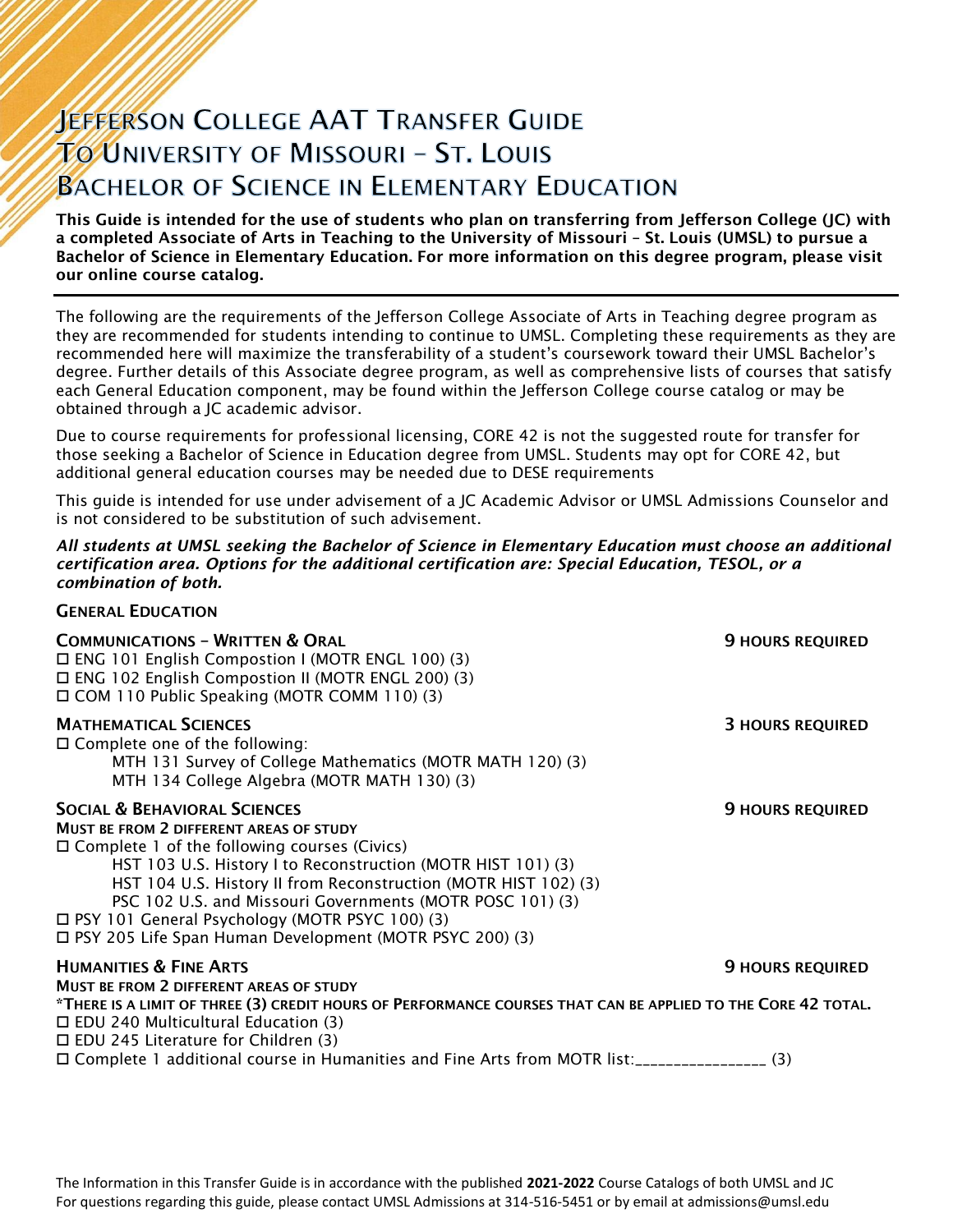\*2 COURSES REQUIRED – 1 FROM BIOLOGY AND 1 FROM PHYSICS/CHEMISTRY

Complete 1 Biology course from the following:

BIO 101 General Biology (MOTR BIOL 100L ) (5)

BIO 102 Concepts in Biology (MOTR BIOL 100) (3)

BIO 109 Ecology and Environmental Conservation (MOTR BIOL 100EC) (3)

BIO 205 General Botany (MOTR BIOL 150L) (5)

BIO 206 General Zoology (MOTR BIOL 150LZ) (5)

BIO 211 Anatomy and Physiology I (4)

Complete 1 Physics or Chemistry course from the following:

CHM 101 Introductory Chemistry (MOTR CHEM 100L) (5) CHM 102 Concepts in Chemistry (MOTR CHEM 100) (3) CHM 111 General Chemistry I (MOTR CHM 150L) (5) PHY 101 Survey of Physical Science (MOTR PHYS 110L) (5) PHY 102 Topics in the Physical Sciences (MOTR PHYS 110) (3) PHY 105 Physical Geology (MOTR GEOL 100L) (4) PHY 106 Introduction to Astronomy (MOTR ASTR 100L) (4)

PHY 223 General Physics I (MOTR PHYS 200L) (5)

### ADDITIONAL GENERAL EDUCATION HOURS **5 HOURS 5 HOURS REQUIRED**

 $\square$  Please see Jefferson College advisor for elective options

### AAT REQUIRED EDUCATION COURSES **13 HOURS REQUIRED**

EDU 105 Exploring the Field of Education (1)

 $\Box$  EDU 205 Education Technology (3)

 $\Box$  EDU 210 Foundations of Education in a Diverse Society (3)

 $\Box$  EDU 225 Educational Psychology (3)

 $\Box$  EDU 230 Teaching Profession with Field Experience (3)

 $\square$  EDU 235 Education of Exceptional Learners (3) MTH 130 Structure of the Real Number System (3)

### TEACHER EDUCATION REQUIREMENTS

All Teacher Education students must meet the following requirements to be fully accepted into the Teacher Education Program and take junior level course work.

A Cumulative College GPA of 2.75 or higher

□ An Education GPA of 3.0 or higher

A Content Area (Middle School and Secondary) GPA of 3.0 or higher

 A score of 220 or higher on all sections of MOGEA assessment exam except for writing, which requires a 193 or higher, or Composite Score of 20 or higher on ACT

*Family Care Safety Registry* background check and a TB Test

Completion of all Level I course requirements

#### OFFICE OF ADMISSIONS 351 Millennium Student Center

1 University Blvd. 314-516-5451 888-GO-2-LIMSL The Information in this Transfer Guide is in accordance with the published **2021-2022** Course Catalog of Both UMSL and JC and JC and JC and JC and JC and JC and JC and JC and JC and JC and JC and JC and JC and JC and JC an For questions regarding this guide, please contact UMSL Admissions at 314-516-5451 or by email at admissions@umsl.edu

ELECTIVES 7 HOURS REQUIRED